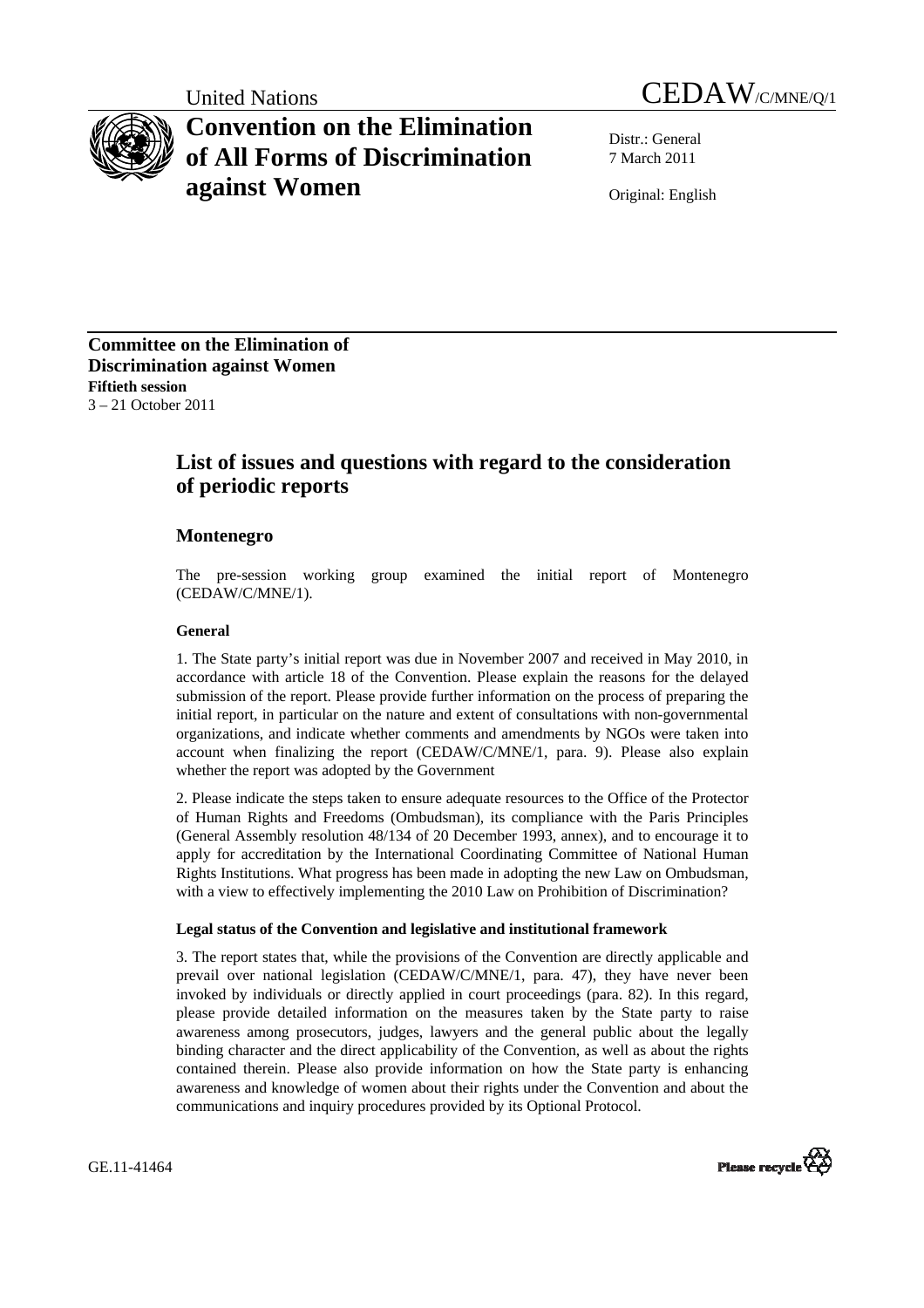4. Please specify whether the complaints lodged by women with the Protector of Human Rights and Freedoms (CEDAW/C/MNE/1, para. 83) include any cases involving sex- and gender based discrimination. What measures are being taken to raise awareness of the new remedy in the Gender Equality Law of lodging complaints about sex-based discrimination with the Ministry for Human and Minority Rights (para. 84)? Please indicate whether the Ministry's findings have binding character and whether they can be appealed to the courts.

5. Please explain whether the transfer to the local governments of competencies for the promotion of gender equality and other matters related to the implementation of the Convention (CEDAW/C/MNE/1, para. 45) has been accompanied by adequate budgetary allocations for the exercise of such competencies. Given that local gender equality mechanisms have been established in only 10 municipalities (para. 91), please also explain how the gender equality mandate of the local governments is being implemented in the remaining 11 municipalities.

6. The report describes the activities undertaken by the former Gender Equality Office within the Secretariat-General of the Government which was restructured as a Department in charge of gender equality within the Ministry for Human and Minority Rights in May 2009 (CEDAW/C/MNE/1, paras. 87 and 99). Please explain whether the mandate and political impact of the new Department is identical to that of the Gender Equality Office and provide information on financial resources allocated from the State budget for carrying out its gender equality mandate, the number of its staff, and the activities undertaken and achievements made so far by the Department.

#### **Temporary special measures**

7. Please provide additional examples of measures to promote and accelerate substantive equality of women and men, including temporary special measures, and explain whether the Convention is used as a legal framework for their adoption and implementation.

#### **Violence against women**

8. What measures is the State party taking to ensure the effective application of the 2010 Law on Protection from Family Violence, such as training for law enforcement officials and other professionals involved in any kind of interventions with victims of domestic violence? In view of the low reporting rate (CEDAW/C/MNE/1, paras. 129-133), what measures are being taken to provide free legal aid, psycho-social assistance and adequate shelter facilities to victims of domestic violence?

9. Please provide statistical information on the number of investigations, prosecutions and convictions in cases of domestic violence since 2007. Please indicate whether the State party is taking any steps to review its reportedly lenient sentencing policy in domestic violence cases? Please also provide data, if available, on women murdered by their husbands, intimate partners or ex-husbands during the last three years.

10. Please provide data on the number of reported cases of women victims of rape, prosecutions and on the sentences imposed on perpetrators since 2007. Please indicate whether the State party considers introducing ex officio prosecution of rape, including marital rape. Given the significant under-reporting of rape, what awareness-raising measures are being taken to overcome cultural stigma attached to victims of rape and their families? What types of support, counselling and rehabilitation are available to women victims of rape?

#### **Trafficking and exploitation of prostitution of women and girls**

11. Please provide information on the impact of the measures taken under the Action Plan for the Fight against Trafficking in Human Beings (CEDAW/C/MNE/1, paras. 88 and 142).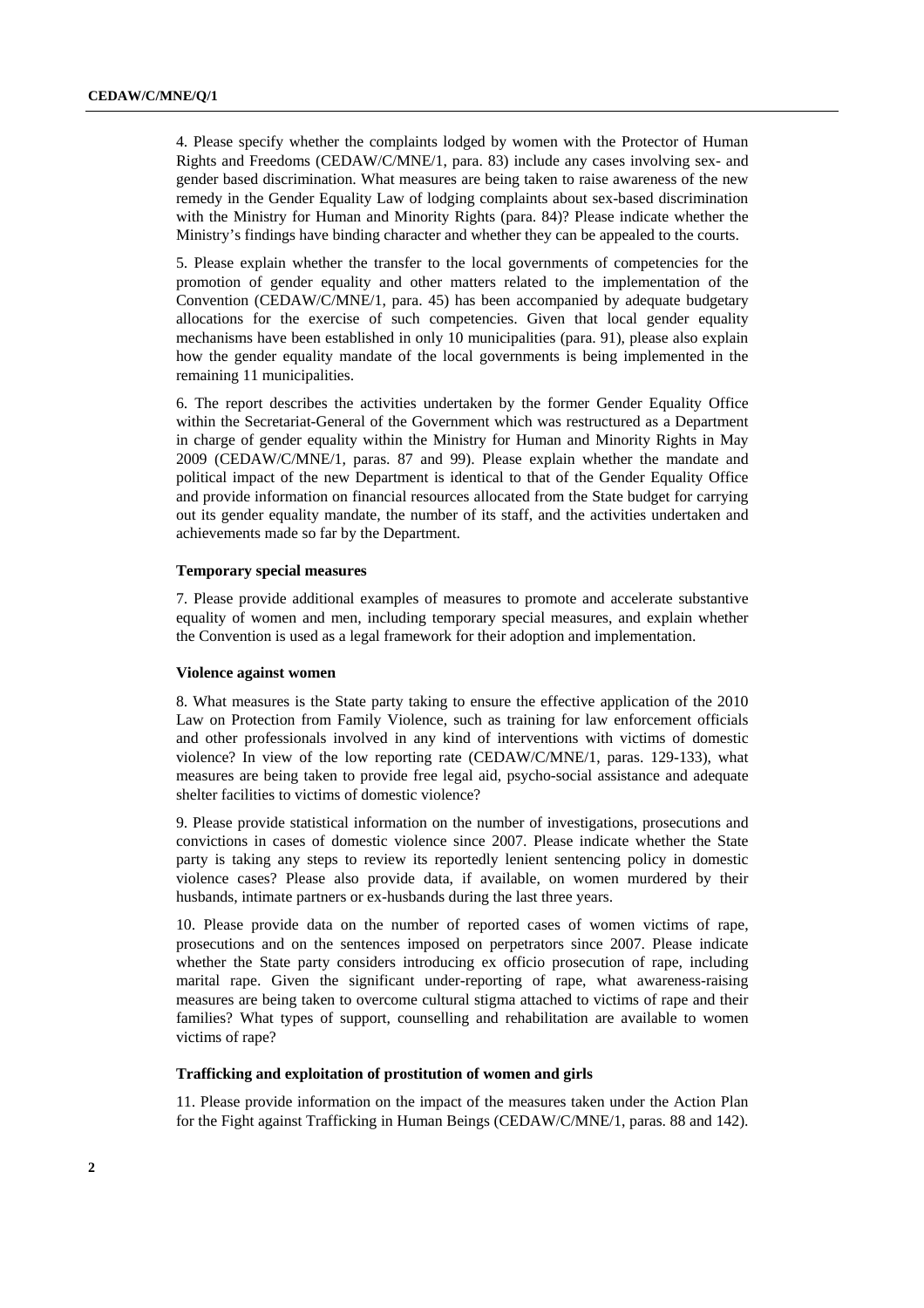To what extent is the specific vulnerability of Roma, Ashkali and Egyptian and refugee women and girls and of girls living in the street reflected in the Action Plan and/or in similar programmes?

12. Please indicate whether the criminal charges of trafficking referred to in paragraph 139 of the report have resulted in any criminal convictions and, if so, provide information on the sentences imposed on perpetrators. Please provide information on the protection, assistance, rehabilitation and reintegration available to women victims of trafficking, and indicate whether temporary visas are available to victims who are unwilling or unable to cooperate with the prosecution authorities.

13. Please provide information on measures taken to prevent and combat sexual exploitation of children, especially considering the specific vulnerability of girls, and on the number of perpetrators of such exploitation prosecuted and sentenced since 2007. Please also describe the impact of sex tourism on the sexual exploitation of children in the State party (CEDAW/C/MNE/1, para. 145).

#### **Participation in political and public life and decision-making**

14. In light of the low representation of women in Parliament, municipal assemblies (CEDAW/C/MNE/1, paras. 96, 152, 153 and 156), the Cabinet (para. 161), positions appointed by the Parliament and the Government (paras. 154, 155 and 159), as well as within political parties' internal decision-making bodies (paras. 149 and 150), please provide data and/or information on:

(a) Whether the State party intends to introduce binding statutory quota for achieving balanced representation of women and men on electoral lists for national and local elections;

(b) Measures taken or envisaged to give effect to the provisions of the Gender Equality Law obliging Parliament and the Government to apply the principle of gender balanced representation with regard to appointed positions, the composition of official delegations, and the establishment of working bodies (para. 147);

(c) Measures taken or planned to encourage political parties to comply with article 12 of the Gender Equality Law and the provision of the Law on Political Parties on the inclusion in their statutes and programmes of affirmative measures to achieve gender balanced representation within their internal bodies (paras. 147 and 151);

(d) Updated information on the measures taken by the Gender Equality Department under the Action Plan for the Achievement of Gender Equality in order to increase the participation of women at all levels of decision-making (para. 124), and on their impact.

#### **Education**

15. Please provide detailed information on the measures taken to reduce female illiteracy, in particular in rural areas and among Roma, Ashkali and Egyptian women and girls (CEDAW/C/MNE/1, paras. 210, 240, 241, 243-242 and 247), and on the results achieved through their implementation.

16. What measures, including temporary special measures, are in place to increase the enrolment of Roma, Ashkali and Egyptian girls in formal education at all levels, to reduce their dropout rates at both the primary and secondary levels and to encourage and support their enrolment in institutions of higher education (CEDAW/C/MNE/1, paras. 237-239 and 241)? Apart from sanctions (para. 228), what measures are being taken to convince Roma, Ashkali and Egyptian parents to send their daughters to school (paras. 197 and 248)?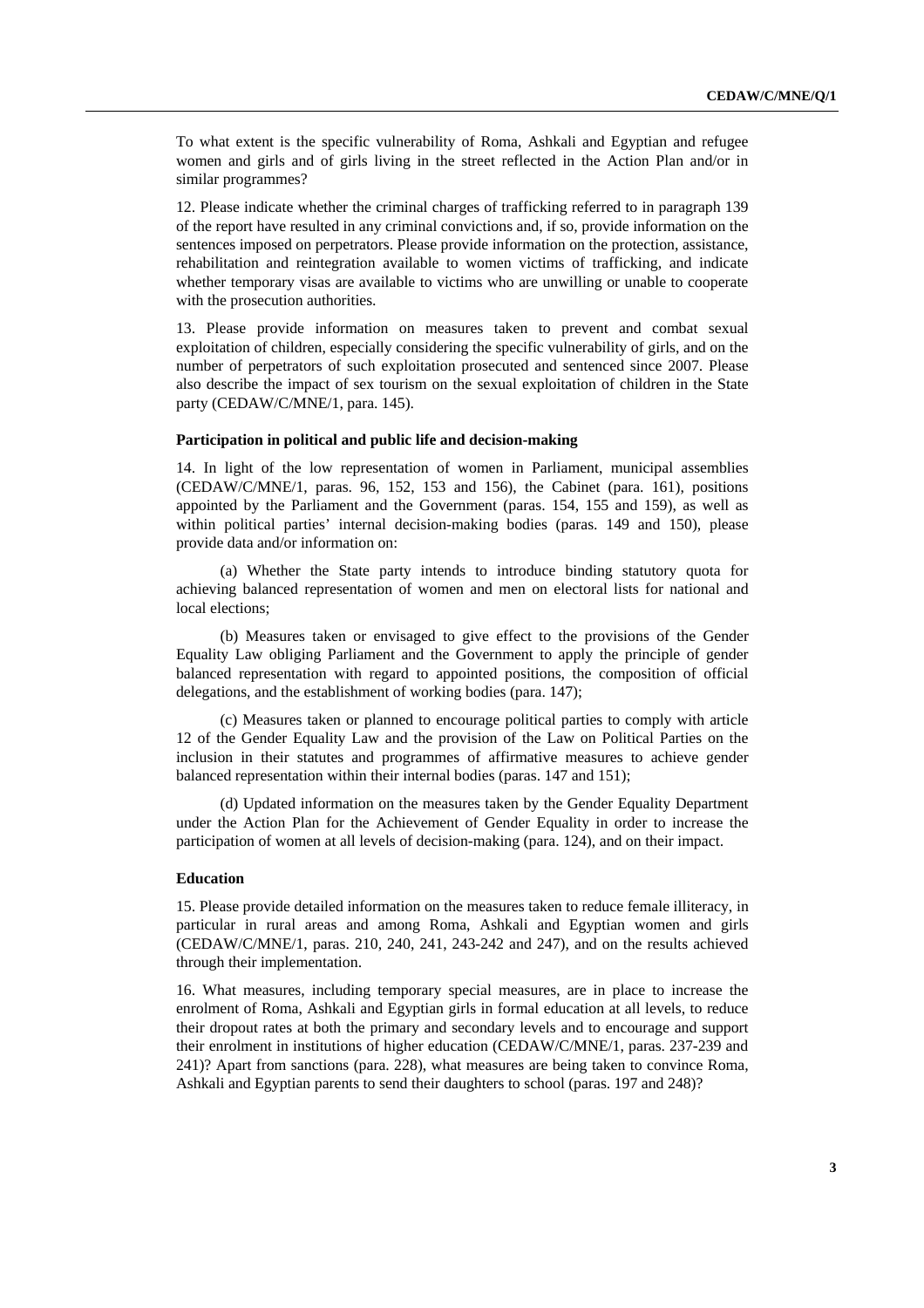17. Apart from data on women and men holding masters and doctoral degrees in the field of science (CEDAW/C/MNE/1 paras. 220 and 222), the report is silent on the vocational choices of women and men and on their fields of studies at the secondary and tertiary levels of education. Please provide data on the professional and academic choices of women and men at all relevant educational levels, as well as on the efforts made by the State party to promote the diversification of such choices, encourage girls and boys to choose nontraditional fields of training and education, and promote women's enrolment in PhD programmes.

#### **Employment and social security**

18. In light of the unequal division of family responsibilities between women and men in the State party (CEDAW/C/MNE/1, para. 109), please provide information on:

(a) Additional measures to enable women to reconcile their professional and family life (para. 264);

(b) The measures taken to facilitate women's return to work after child-rearing periods (para. 265);

(c) The impact of targeted programmes for women in the labour market (para. 265);

(d) Any steps taken to legally define and monetize the status of women working as housewives (para. 265);

(e) Any incentives such as special non-transferable paternity leave in addition to parental leave to promote the active participation of fathers in child rearing and other domestic duties;

(f) The availability and accessibility of day-care nurseries, kindergartens and day schools and the percentage of children enrolled in such institutions, disaggregated by sex and age group.

19. The report notes in paragraph 277 that women are concentrated in low-paid jobs and underrepresented in high-level and managerial positions. What measures are being taken to ensure equal access for women and men to management positions and to address horizontal and vertical labour-market segregation? Please indicate whether the principle of equal pay for work of equal value is enshrined in the State party's legislation.

20. Please explain why women above 45 years of age are excluded from career guidance, professional training, retraining and further training programmes and how the State party ensures that they remain competitive in the labour market (CEDAW/C/MNE/1, para. 286).

21. The report notes that only 17 per cent of Roma, Ashkali and Egyptian women are engaged in a remunerated activity, while 71 per cent are supported (CEDAW/C/MNE/1, para. 300). In addition to the projects described in paragraphs 294-298 of the report, what specific measures are being taken to combat the phenomenon of female unemployment among the Roma, Ashkali and Egyptian population and what is their impact on the employment of Roma, Ashkali and Egyptian women?

22. The unemployment rate among women with disabilities seems to be disproportionately high (CEDAW/C/MNE/1, para. 304). Please describe the legal safeguards protecting women and men with disabilities against lay-offs, as well as the impact of the active employment policy for improving the situation of women with disabilities (para. 305).

23. In light of the generally shorter contribution periods of women, please provide disaggregated comparative information on the pension levels of women and men in the State party (CEDAW/C/MNE/1, para. 316).